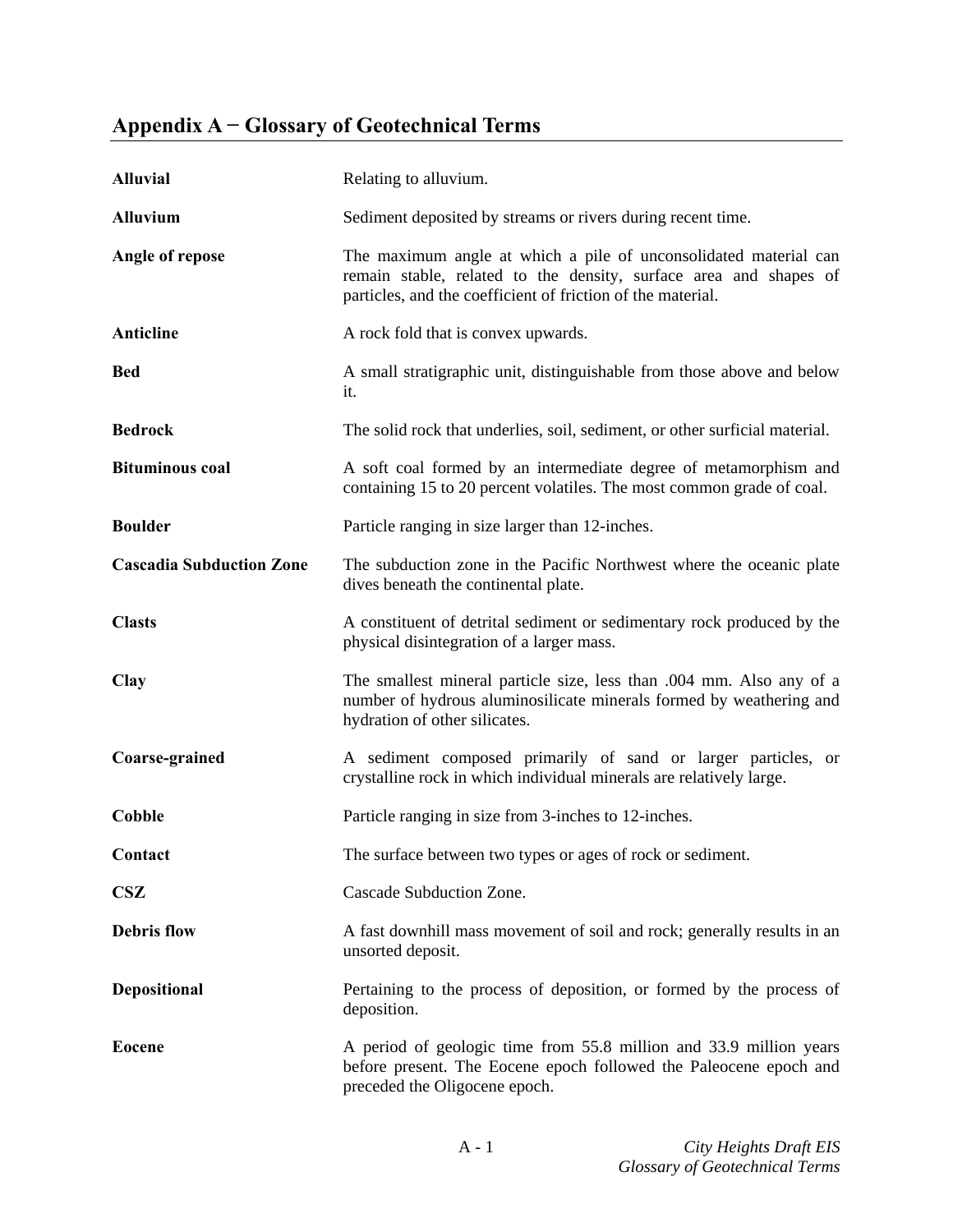| <b>Erosion</b>          | The set of all processes by which soil and rock are loosened and moved<br>downhill or downwind.                                      |
|-------------------------|--------------------------------------------------------------------------------------------------------------------------------------|
| <b>Erosional</b>        | Pertaining to or produced by the work of erosion.                                                                                    |
| <b>Exhumation</b>       | The uncovering or exposure by erosion of a pre-existing surface,<br>landscape or feature that was buried by later deposition.        |
| Fault                   | A fracture or fracture zone along which there has been displacement of<br>sides relative to one another.                             |
| Fill                    | Man-modified deposits of rock and soil used for building up an area.                                                                 |
| Fine-grained            | A sediment composed primarily of silt or clay size particles, or when<br>the individual minerals of a rock are relatively small.     |
| <b>Fluvial</b>          | Pertaining to or deposited by rivers or streams.                                                                                     |
| <b>Fold belt</b>        | A linear region characterized by compressional tectonics, including<br>folding.                                                      |
| Geotechnical            | Pertaining to practical and engineering aspects of geological sciences.                                                              |
| <b>Glacial deposits</b> | Soils deposited by glaciers.                                                                                                         |
| <b>Glacial outwash</b>  | Sand and gravel deposited by glacial meltwater streams in front of the<br>margin of an active glacier, a glaciofluvial deposit.      |
| <b>Glacial till</b>     | Non-sorted to poorly-stratified sediment deposited by a glacier and<br>consisting of clay, silt, sand, gravel, and boulders.         |
| Glaciation              | The formation, movement, and recession of glaciers or ice sheets.                                                                    |
| Glaciofluvial           | Silty sand to well-sorted sand and gravel that was deposited by glacial<br>outwash rivers and streams and subglacial meltwater flow. |
| Gravel                  | Rock particles ranging in size from 5 millimeters to 3 inches.                                                                       |
| Holocene                | An epoch of the Quaternary period from about 10,000 years ago to<br>present, sometimes referred to as "recent."                      |
| <b>Incised</b>          | A stream, river, meander or notch that has downcut or entrenched into<br>the surface.                                                |
| <b>Indurated</b>        | Hardened, generally from soil into rock.                                                                                             |
| <b>Interbedded</b>      | Occurring as interlayered beds of different material.                                                                                |
| Lacustrine              | Pertaining to lakes.                                                                                                                 |
| Laminated               | Thinly (less than 3/4-inch) layered.                                                                                                 |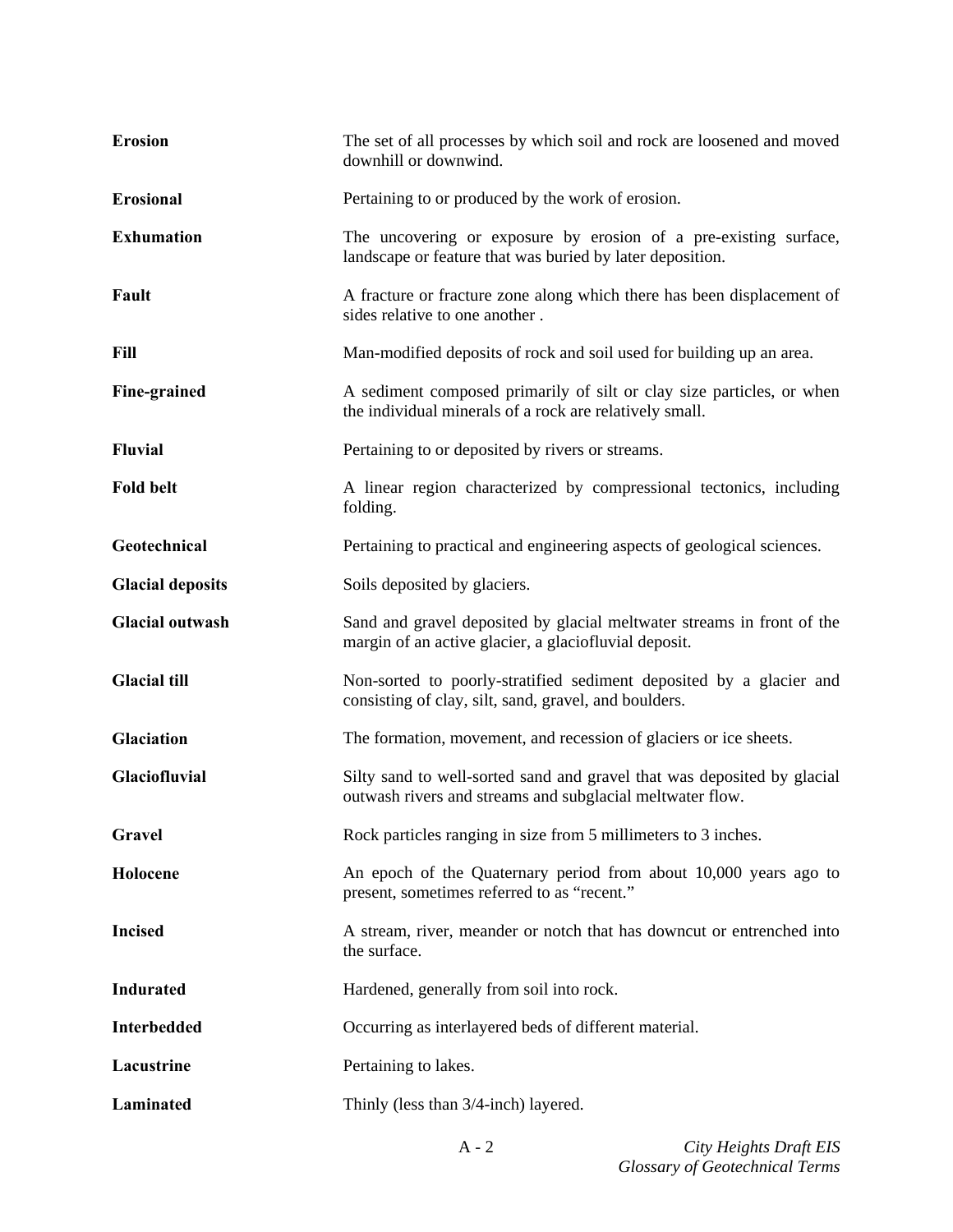| Landslides             | The downslope movement, under gravity, of masses of soil and rock<br>material; also referred to as slope failure.                                                                                                                                              |
|------------------------|----------------------------------------------------------------------------------------------------------------------------------------------------------------------------------------------------------------------------------------------------------------|
| Liquefaction           | Loss of soil strength resulting from shaking of water-saturated soils.                                                                                                                                                                                         |
| Loam                   | A soil composed of relatively equal parts of sand, silt, and clay.                                                                                                                                                                                             |
| Loess                  | Fine sediment scoured and deposited by wind.                                                                                                                                                                                                                   |
| <b>Miocene</b>         | A period of geologic time from 25 million to 5 million years before<br>present.                                                                                                                                                                                |
| <b>Mudstone</b>        | Rock composed of clay-sized particles.                                                                                                                                                                                                                         |
| Overburden             | Unconsolidated sediments overlying bedrock, also referred to in this<br>report as waste rock removed during mining.                                                                                                                                            |
| Oceanic plate          | A plate the consists mostly of oceanic basalt and sediments.                                                                                                                                                                                                   |
| Outcrop                | The exposure of bedrock or strata projecting through the overlying<br>cover of soil.                                                                                                                                                                           |
| <b>Parent material</b> | The underlying rock or sediment from which a soil formed.                                                                                                                                                                                                      |
| Permeability           | The capacity of a sediment or rock to transmit fluid.                                                                                                                                                                                                          |
| Perched                | Unconfined ground water separated from the underlying main body of<br>ground water by unsaturated sediment or rock.                                                                                                                                            |
| <b>Plate</b>           | A rigid segment of the earth's crust.                                                                                                                                                                                                                          |
| Plateau                | An elevated, relatively level stretch of land.                                                                                                                                                                                                                 |
| Pleistocene            | A period of geologic time from 2.588 million to 12,000 years before<br>present covering the world's recent period of repeated glaciations (i.e.,<br>the last "ice age"). The Pleistocene epoch followed the Pliocene epoch<br>and preceded the Holocene epoch. |
| Pliocene               | A period of geologic time from 5.332 million to 2.588 million years<br>before present. The Pliocene epoch followed the warmer Miocene<br>epoch and preceded the Pleistocene epoch.                                                                             |
| Quaternary             | A period of geologic time from 2 millions years to the present.                                                                                                                                                                                                |
| Redoximorphic          | A soil property associated with wetness which results from the<br>reduction and oxidation of iron and manganese compounds in the soil<br>after saturation with water and desaturation, respectively. Mottles are<br>common redoximorphic features of soils.    |
| <b>Residuum</b>        | Highly weathered rock with soil-like characteristics.                                                                                                                                                                                                          |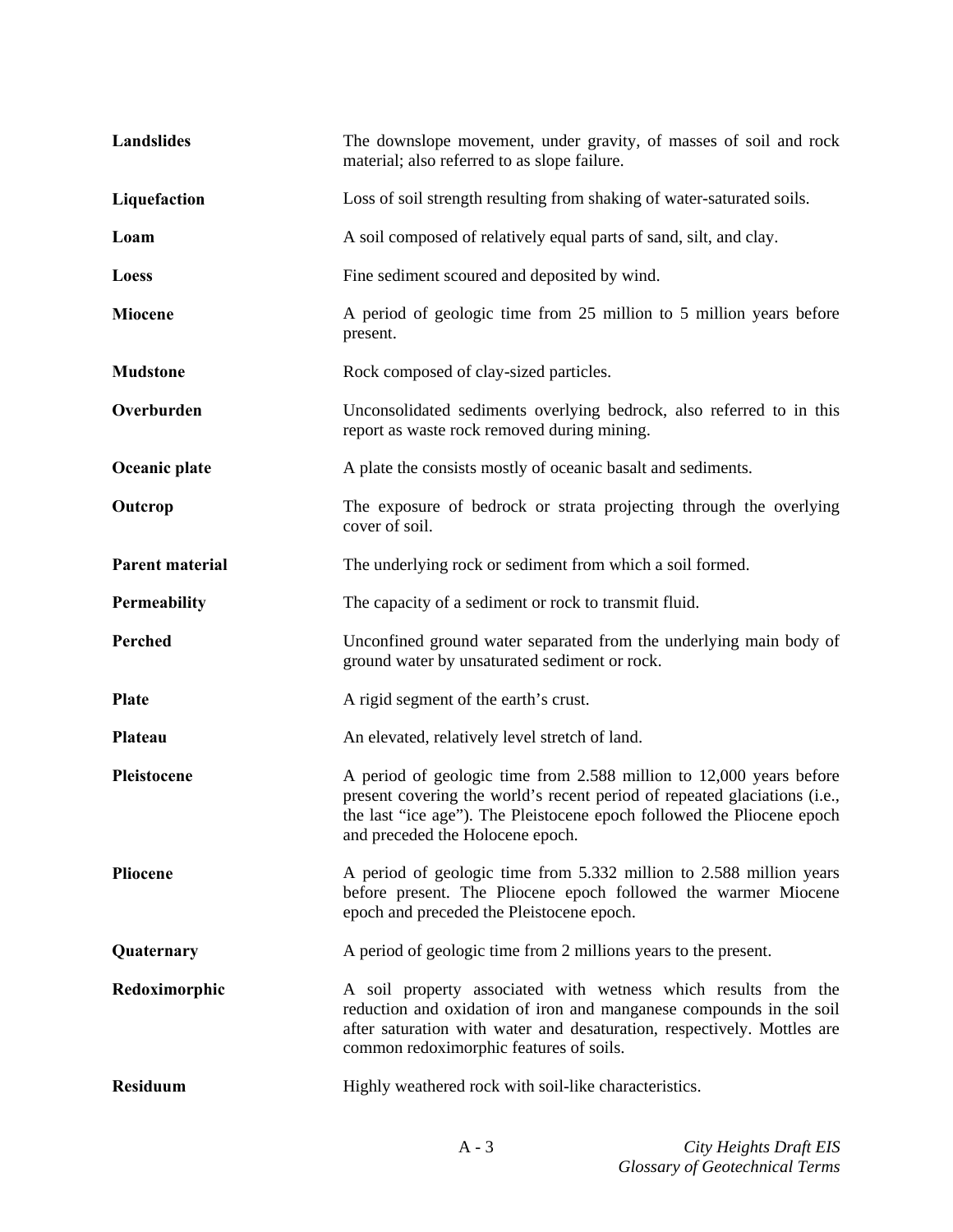| <b>Rupture</b>          | The surface expression of a fault.                                                                                                            |
|-------------------------|-----------------------------------------------------------------------------------------------------------------------------------------------|
| <b>Sand</b>             | Mineral particles ranging from 0.4 mm to 5 mm.                                                                                                |
| <b>Sandstone</b>        | Rock composed of sand-sized particles.                                                                                                        |
| <b>Sedimentary rock</b> | Pertaining to or containing sediment, or formed by its deposition.                                                                            |
| <b>Seismic</b>          | Pertaining to an earthquake or earth vibration.                                                                                               |
| <b>Silt</b>             | Mineral particles ranging from .08 mm to .004 mm.                                                                                             |
| <b>Siltstone</b>        | Rock composed of silt-sized particles.                                                                                                        |
| <b>Creep</b>            | Very slow mass movement of soil that occurs under the influence of<br>gravity, generally on the order of millimeters or centimeters per year. |
| <b>Strata</b>           | Layers in rock or soil.                                                                                                                       |
| Subduction              | The process of one crustal plate descending beneath another.                                                                                  |
| <b>Syncline</b>         | A fold of rock layers that is convex downwards.                                                                                               |
| <b>Tectonic</b>         | Pertaining to or designating the soil and rock structure and external<br>forms resulting from the deformation of the earth's crust.           |
| <b>Tectonic Plate</b>   | A continental or oceanic plate.                                                                                                               |
| <b>Terrace</b>          | A raised earth bank with a relatively flat top and vertical or steeply<br>sloping sides.                                                      |
| <b>Tertiary</b>         | The period of geologic time from 65 million to 2 million years before<br>present.                                                             |
| <b>Topsoil</b>          | The fertile, dark-colored surface soil containing organic material.                                                                           |
| <b>Unconsolidated</b>   | Non-lithified sediment that has no mineral cement or matrix binding its<br>grains.                                                            |
| Volcanic, volcanism     | Pertaining to the activities, structures, or soil or rock types of a volcano.                                                                 |